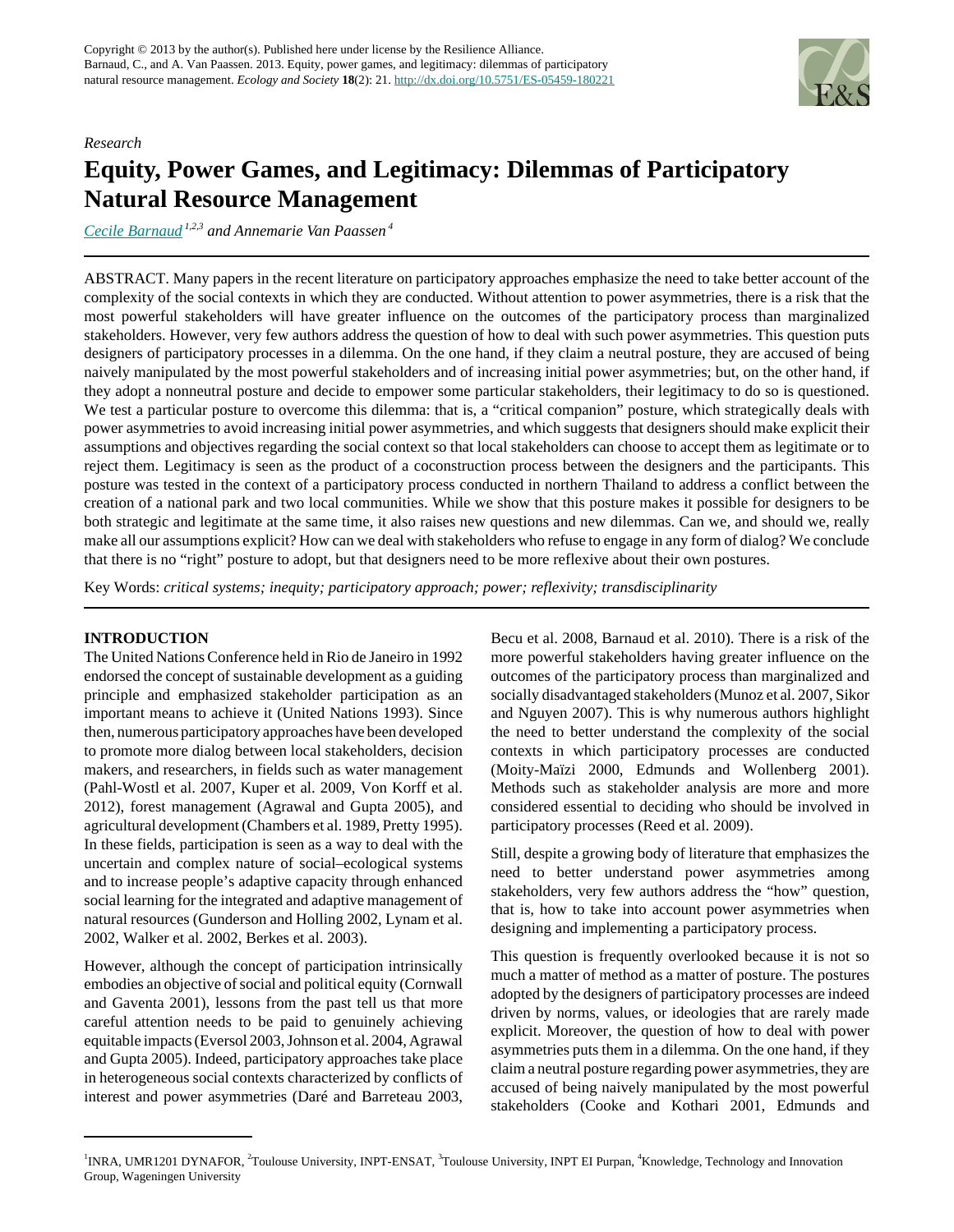Wollenberg 2001) and of taking the risk of the participatory process increasing asymmetries among stakeholders. Therefore, their neutrality is illusory. On the other hand, if they claim a nonneutral posture and empower some stakeholders, they are accused of intervening in a social system and modifying it without having the legitimacy to do so (Innes 2004).

Here, we suggest and test a posture that attempts to overcome this dilemma. This posture, which we call the "critical companion" posture, is a nonneutral posture that recognizes the necessity to take into account power asymmetries to avoid the risk of increasing initial asymmetries. The designer adopting this posture needs to make his underlying assumptions and objectives explicit so that stakeholders can choose to accept them as legitimate or to reject them. Legitimacy is seen as the result of a coconstruction process between designers and stakeholders.

We do not think that this is necessarily the "right" posture to adopt. We do not even believe that such a "right" posture exists. We aim to better understand the complexity of the question of how power asymmetries in participatory approaches should be dealt with by questioning the practical implications of this posture, its coherence, its potential, and its limits, and highlighting the questions that arise when it is adopted.

## **THEORETICAL INSIGHTS**

## **Power and participation in development studies**

In this paper, we focus on the issue of power and participation at the local level of social interactions among stakeholders. However, the issue of power and participation is also debated in the larger context of development and North-South relationships. We briefly explain the position of critical social scientists in these larger scale debates, before focusing on the debates regarding the implementation of multistakeholder participatory processes at the local level. Several movements arose in the 1980s as a reaction against development, as it implied the imposition of the western discourse that represented subsistence societies as economically and technically underdeveloped (Escobar 1988). Anti-development theorists took a principled stance against the idea of development, and post-development theorists esteemed that populist movements should make the difference. In practice, development programs have tried to solve the issue via engagement in more bottom-up participatory approaches. However, both anti- and post-development proponents condemn participation because it remains a form of external intervention. As for critical social scientists, they do not reject managerial interventions, but call for critical studies of inherent power dynamics. They note that global civil society has taken the responsibility to advance emancipation; hence, we should carefully study power dynamics as triggered by

populist movements as well as by more invited forms of participation to learn how better to support democratic change (Flood and Jackson 1991, Nederveen Pieterse 2000, Ulrich 2000, Hickey and Mohan 2005, Mitlin et al. 2007). They suggest that we should remain cautious about participation "as the wolf of control and subjugation still lurks beneath the new sheep's clothing" (Blaikie 2000:1045).

## **Dialogical vs. strategic perspectives**

The power issue has also drawn a dividing line among researchers in the field of participatory multistakeholder processes (Faysse 2006). Two main perspectives can be distinguished: dialogical and strategic, inspired respectively by soft-systems theories (Checkland 1981) and critical systems theories (Ulrich 1995, Jackson 2000). The former emphasize the differences in perceptions among stakeholders and their lack of mutual understanding. They consider dialog and communication as the main issue on which to focus to achieve better collaboration among stakeholders (Pretty 1995). Advocates of the strategic perspective underline the limited ability of dialogical approaches to deal with situations that are too conflictive or coercive (Leeuwis 2000). They note that, in these situations, dialog is not sufficient to achieve equitable impacts. According to them, the designers of participatory processes should strategically intervene in multistakeholder settings to ensure that the less influential stakeholders have a chance to voice and assert their interests (Edmunds and Wollenberg 2001). Although these two perspectives are sometimes seen as antagonistic (Faysse 2006), several authors highlight their complementarities (Jackson 2000, Leeuwis 2000, Ulrich 2003, van Paassen et al. 2011). First, as Jackson (2000) noted, it depends on the context. In some situations with few power asymmetries or conflicts of interest, dialog is possible, whereas in other situations in which stakes are higher and more controversial, more strategic facilitation is needed; but even in contexts with high stakes and controversies, dialogical and strategic approaches can be combined and complement each other. A strategic approach dealing with power asymmetries can help unmask such asymmetries and prevent them from dominating the setting; this may open the floor to more dialogical processes that are more driven by argumentation than coercion, i.e., that get closer to Habermas' ideal speech situation (Habermas 1985).

# **The companion modeling approach: making designers' assumptions explicit**

The posture we tested here is also inspired by the companion modeling (ComMod) approach. This participatory approach is aimed at facilitating collective learning processes among various stakeholders (including researchers) about a common problem in complex social–ecological systems (Bousquet et al. 1999). It is based on the coconstruction of simulation models integrating various stakeholders' perceptions, and the use of these simulation models to jointly explore and discuss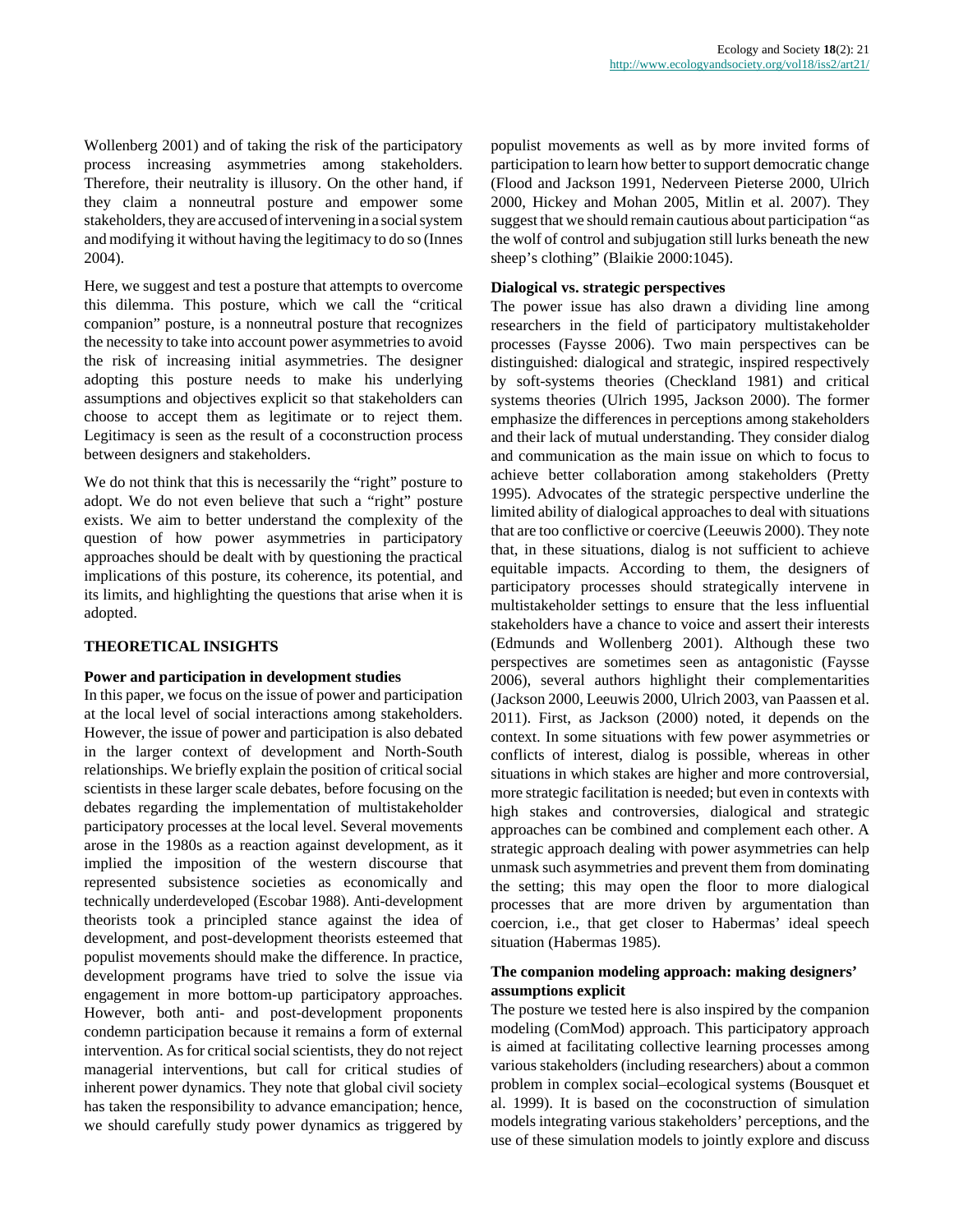possible future scenarios. Among the numerous participatory approaches described in the literature, an originality of the ComMod approach is that the researchers who developed it elaborated a chart about the deontological implications of their posture (Barreteau et al. 2003). This chart recognizes the existence of multiple legitimate points of view and considers that the researchers' point of view is just one point of view among others. The assumptions backing the participatory process (definition of objective, choice of methods, etc.) and the modeling activity (scientific assumptions) are purposively submitted to refutation at each interaction with the stakeholders. The approach is adaptive and iterative so that the participants can continuously question, criticize, or validate it. Some ComMod researchers emphasize, in particular, the need for the designers to clarify their objectives and their posture regarding the social context to avoid raising false expectations (Barreteau et al. 2010) and to increase their chance of success (D'Aquino 2007). However, the ComMod chart is not specific about the posture regarding the way to deal with power asymmetries. A recent study showed that the researchers applying this method adopted very contrasting postures; some opting for dialogical postures, and some for more strategic ones (Barnaud et al. 2011). In this paper, we define and test our critical companion posture to explore the compatibility between a critical approach and the deontological requirements of the companion modeling approach. At first sight, one can indeed expect some contradictions between being strategic and being transparent.

## **Defining a critical companion posture**

The critical companion posture recognizes the need to take power asymmetries into account to avoid the risk of increasing initial social inequities. This is a nonneutral posture. We believe that claiming a neutral posture is problematic not only because of the risk of overlooking power asymmetries and reinforcing them, but also because, if a designer does not make his biases explicit, he risks imposing them unconsciously. However, claiming nonneutrality is not sufficient to overcome the above-mentioned dilemma: if a designer deliberately empowers some particular stakeholders, one can question his legitimacy to be so interventionist in a given social context. Drawing on the companion modeling approach, we suggest that the designer of a participatory process adopting a critical companion posture should, whenever possible, make explicit his assumptions and objectives regarding the social context, so that local stakeholders can decide whether they accept them as legitimate or reject them. Their adhesion to the objectives and assumptions of the participatory process is considered as the main source of legitimacy of this process. In the critical companion posture, the explicit objective is the facilitation of an equitable concerted process, that is, a process in which all stakeholders have an equal chance to voice and assert their interests. Like Habermas' ideal speech situation, this is a theoretical ideal that is useful for the identification of factors that impede its realization, and the elaboration of possible measures to enhance more equitable concertation.

# **METHODS**

To test the pertinence of this critical companion posture, we applied an action-research methodology, i.e., we conducted on the ground a companion modeling (ComMod) process adopting such a posture. The first author of this paper was the main designer of the process, supported by a team of Thai and French researchers. The second author was not directly involved in the participatory process but contributed to an external evaluation of it. This experiment was conducted in 2006 in northern Thailand in the context of a conflict between a national park being established and two ethnic minority communities located near the future boundaries of the park.

## **Context and objective of the participatory process**

The highlands of northern Thailand are inhabited by ethnic minorities who have long been accused of degrading the upper watersheds of the country's major basins (McKinnon and Vienne 1989). They used to practice a type of shifting slashand-burn agriculture that was blamed for deforestation, and in 1989 the government enforced a ban on encroachment that forced them to shift to a permanent type of agriculture (Hirsch 1997). In the 1990s, the government reinforced its environmental policies and further restricted their access to land and forest resources through the delimitation of reserved forest areas managed by the Royal Forestry Department and the establishment of new national parks and wildlife sanctuaries. However, at the same time, the policy framework also favored decentralization and public participation (Arghiros 2001). This contradiction resulted in an increased number of conflicts over land use between local communities and state agencies, like the conflict described here.

This conflict took place in the province of Nan, one of the northern provinces of Thailand near the border with Laos, between a new national park and two communities belonging to the Mien ethnic group. The process of the creation of the national park had started in 1996, but in 2006 when the initial diagnosis was conducted, the conflict had reached a peak because the park was meant to be officially declared open the following year, in 2007. Technically, in 2006, the area was still under the management of a local office of the Royal Forestry Department (RFD), established in the early 1990s, that had been in charge of delimiting farm and forest land in each village to prevent further encroachment. After an initial period of conflict with villagers, the RFD officers had adopted more participatory approaches and established informal agreements with them. In particular, they delimited some informal community forests in which farmers could practice their religious rituals and gather nontimber forest products (NTFP). In local farmers' livelihood systems, the collection of NTFP is indeed a key source of food and income, in particular among the most resource-poor households.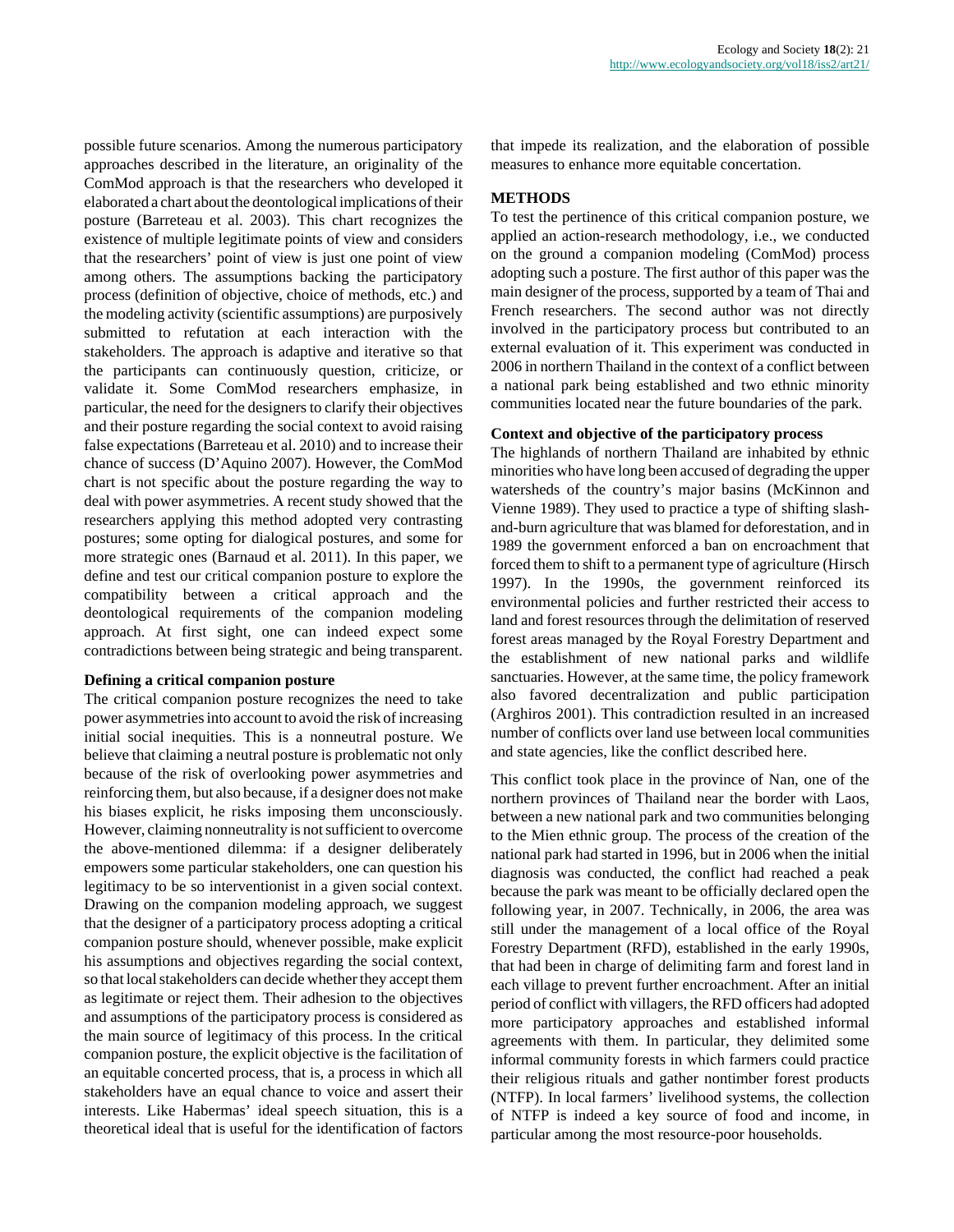However, according to Thai law, no human activity except tourism is allowed within a national park. The RFD officers tried to convince the chief of the new national park to make some local informal arrangements, but he was not prone to conciliation. In 2006, the relations between the national park and the villagers reflected mutual mistrust and strong prejudices on both sides. The general situation was unclear, with a lot of misinformation among villagers. In particular, the key questions of the future location of the park boundary and the rules to be enforced within the park regarding the collection of NTFP had not yet been discussed beyond a limited circle of village leaders. In this climate of conflict, there was a risk that the chief of the national park would make unilateral decisions or, at best, after consulting a few village leaders only.

In this context, the aim of the ComMod process was to accompany the ongoing negotiation by facilitating a concerted process between villagers and national park officers, while taking into account the diversity of interests among villagers. We emphasized the existence of heterogeneities and power asymmetries within communities because many participatory approaches conducted in northern Thailand failed to take this heterogeneity into account and were dominated by local elites and village leaders (Neef 2005, Becu et al. 2008). The myth of a homogeneous community is indeed very strong in the scientific community studying ethnic minorities (Guijt and Shah 1998). Some authors speak of ethno-romanticism (Neef 2005).

# **Main principles of the critical companion modeling process**

As in several ComMod processes, two kinds of simulation tools were combined in this process: computer agent-based models (ABM) and role-playing games (RPG). Agent-based models are particularly appropriate to represent complex social–ecological systems because of their ability to represent interactions among heterogeneous social agents and between these agents and their common environment (Ferber 1999, Bousquet and LePage 2004). Role-playing games are an appropriate mode of communication to convey complexity as it allows multiple stakeholders to interactively examine the complex systems of which they are part (Duke 1974). In a RPG, players can discuss and test alternative scenarios of potential solutions, but the use of this tool quickly becomes costly and very time consuming. To remove these constraints, it is possible to build a simple computerized ABM, very similar to the RPG in its features and rules but far more cost and time efficient, to simulate scenarios. Moreover, because the RPG is based on the same conceptual model as the ABM, the use of the RPG can be seen as a way to "open the black box" of the computer ABM (Barreteau et al. 2001). It allows players to understand, validate, and/or criticize and enrich it and, later on, to be able to follow ABM simulations and to comment on their results. Therefore, the model underlying both the ABM

and the RPG is built iteratively, based on a combination of knowledge coming from the researchers' observations and the local stakeholders' suggestions.

This ComMod process, conducted with a critical stance (Fig. 1), started with a 4-month, in-depth analysis of the initial agrarian and institutional situation through individual semidirected interviews (approximately 30 farmers, village leaders, national park officers, foresters, etc.) (Barnaud et al. 2008). Drawing on theories of agrarian systems (Mazoyer and Roudart 1997) and institutional analysis (Ostrom et al. 1994), this initial analysis aimed to understand the key natural resource management problem; the key stakeholders; their interests regarding the issue at stake; their perceptions of the situation and of the other stakeholders; and the social interactions among them, including rules of access to resources and power relations. This initial analysis is considered as a key stage of the critical process as it allows us to identify the potential obstacles to an equitable concerted process (Fig. 1). When implementing the participatory process, we made specific choices to try to overcome these obstacles. A reflexive analysis of these nonneutral choices was conducted, following Ulrich's (2003) critical systems thinking approach aimed at promoting reflexivity in operational research, specifically regarding the way to deal with power asymmetries.

**Fig. 1**. Framework of a ComMod process conducted with critical companion posture.



This initial analysis was followed by a series of participatory workshops combining the following activities: (1) RPG sessions in which the participants (farmers and administrators) played their own role and interactively examined the complex systems of which they were part, (2) plenary and subgroup discussions about problems encountered in the game and possible solutions, and (3) computer ABM simulations to explore longer term effects of these solutions and/or to enlarge discussions at village level (more than 50 participating villagers). First, several workshops were conducted in each village to help villagers reflect among themselves on the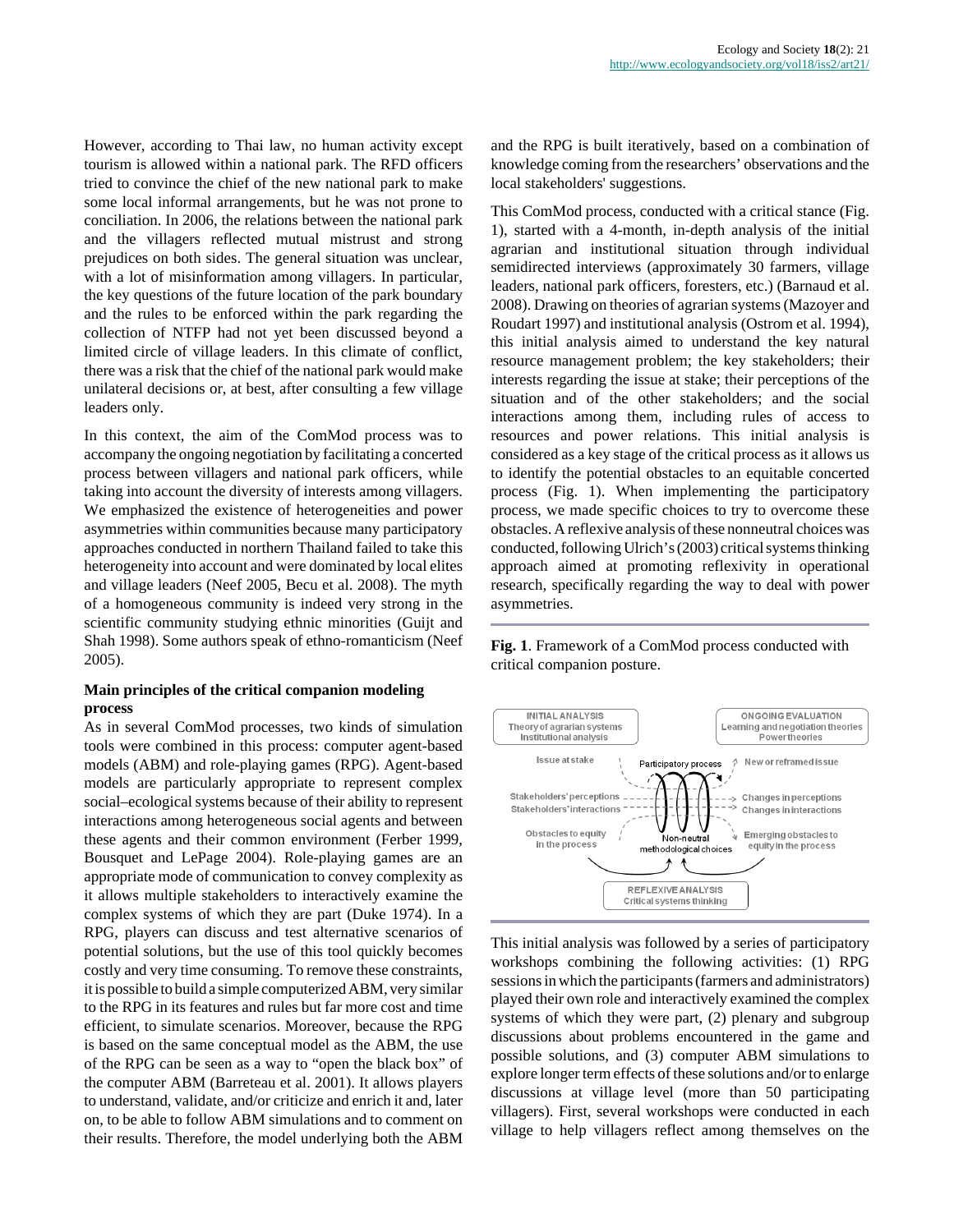establishment of the national park. Other workshops were organized with national park officers and forest officers to allow them to discuss among themselves the conflict with the villagers. Finally, a workshop was organized with all stakeholders (villagers from both villages, and national park and forest officers) to jointly explore the potential economic, social, and ecological consequences of various sets of possible forest management rules.

Throughout the process, efforts were made to be explicit about the objectives and assumptions backing the process, so as to question and build the legitimacy of the process with the participants. Concretely, we said that our objective was to test a kind of communication platform in which all stakeholders would have an equal chance to voice and assert their interests, and that we assumed that this might facilitate the emergence of win–win solutions. We systematically engaged in discussions with villagers, village leaders, and national park officers to make them express what they thought of the suggested participatory process. We asked them whether the process focus and design met their interests and preoccupations and, if it did not, how it might be possible to design a process that would better meet their expectations. For example, for the final workshop, the chief of the national park expressed his willingness to focus on the forest management rules rather than on the park boundaries, because he felt more comfortable meeting with villagers on this less conflictive issue.

Regarding the monitoring and evaluation process, individual interviews of participants were conducted right after and in between the workshops to monitor the effects of the process in terms of (1) evolution or new definition of the issue at stake, (2) changes in stakeholders' perceptions and interactions (for example: expression and/or evolution of power relations), and (3) obstacles to the emergence of a concerted process (Fig. 1). This evaluation framework is based on learning, negotiation (Leeuwis 2004), and power theories (Giddens 1984, Boulding 1989). This monitoring process was used to adjust the process and the tools to the observed changes in an adaptive way. The described series of workshops was not predetermined but designed step by step, to adjust continuously to the evolution of the local context, the learning and negotiation process among the participants, their preoccupations, and their expectations regarding the ComMod process.

## **RESULTS**

## **Some obstacles to the emergence of an equitable concerted process**

A detailed description of the sociopolitical and agroecological context of this case study is available elsewhere (Barnaud et al. 2008). Here, we present the key stakeholders' interests and power relations, and the subsequent potential obstacles to the emergence of an equitable concerted process. Figure 2 presents a matrix of stakeholders' importance and influence regarding the issue at stake (the establishment of the new national park). Importance refers to the degree to which the stakeholders are potentially affected by the issue at stake, and influence refers to the degree to which they can influence the outcome of this issue (Grimble and Wellard 1997).

**Fig. 2**. Matrix showing the key stakeholders' relative influence and importance in the national park issue, Nan Province, Thailand.



Three main types of farming households were identified within the communities, characterized by different socioeconomic constraints and farming strategies and having consequently contrasting interests regarding the national park issue (Fig. 2).

Type A households were very vulnerable landless or nearly landless households that were highly dependent on nontimber forest products (NTFP) for both cash income and family consumption. Without access to NTFP, they would have to leave the village and work as urban wage earners. Therefore, they were potentially the most affected by the national park issue. Because they did not belong to the influential clans of the community and did not participate greatly in local politics, they were also the most poorly informed villagers about the national park issue, with the least ability to influence the ongoing negotiations.

Type B farming households earned their main income from agriculture and were mainly concerned about the risk of losing land, but this risk was actually not very high. Nontimber forest products were also a concern as a complementary source of cash to compensate for fluctuating farming incomes. They were potentially less affected by the national park issue than type A households. Moreover, being less marginalized than type A farmers, their ability to influence the negotiations was relatively higher.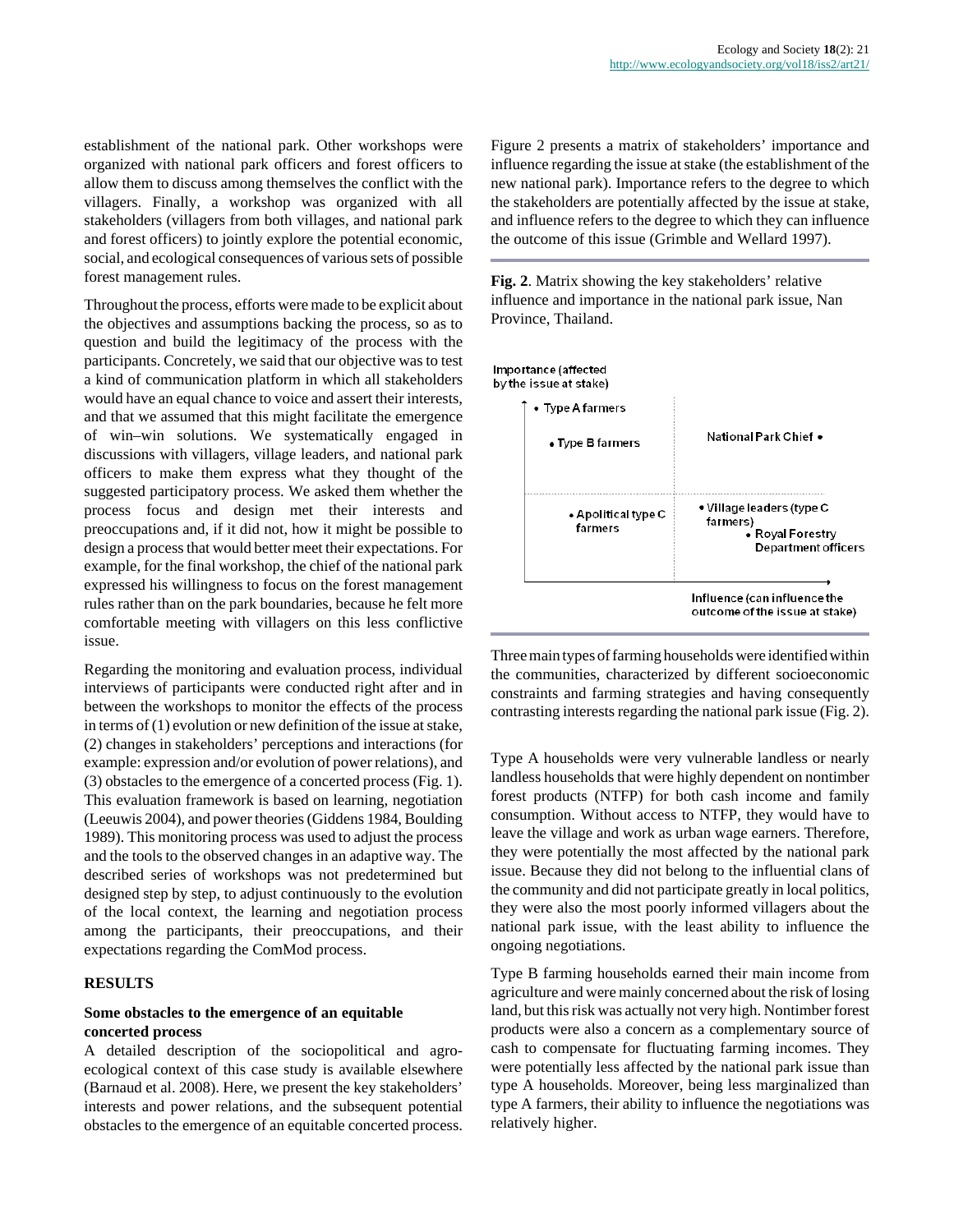Type C farming households belonged to the local elite. They had enough capital to invest in rather profitable off-farm activities, allowing them consequently to invest in large plantations of litchi or coffee trees. Therefore, they did not feel threatened by the national park issue. Thanks to their social status and their higher level of education, they could be more active in local politics and had a greater ability to influence the issue at stake than the other two types of farmers. Most village leaders belonged to this latter type. However, a distinction should be made between village leaders and other type C farmers with no formal political responsibilities. We designate these latter as apolitical, although their wealth and status meant that they potentially had significant informal political influence. Within the village, because of their political status, village leaders had the highest influence over the issue at stake.

As for the chief of the national park, he was obviously the most influential, as the law allowed him to take decisions unilaterally, but he was also potentially affected by the issue at stake, with a real risk of losing his job. His objective was to do his duty and enforce the law, but he was afraid of possible violent reactions from the villagers. It had happened previously that villagers started forest fires or shot forest rangers.

Royal Forestry Department officers were in a go-between position. As a state agency, they had to collaborate with the chief of the national park but, unlike him, they tolerated the presence of villagers in the forest areas under their management. They had established rather good relationships with villagers in the past, agreeing on comanagement rules, and they did not want to see the new national park spoiling the results of these past efforts. They were the main supporters of the ComMod process.

From this initial stakeholder analysis, we identified two main kinds of obstacles to the emergence of an equitable concerted process: horizontal obstacles (involving interactions among villagers) and vertical obstacles (involving interactions between villagers and higher level administrations).

The first vertical obstacle was that villagers and village leaders were not aware of the proactive role they could or should have played in the negotiation with the national park. After several decades of highly centralized management of natural resources, in which they had to undergo various top-down forest policies reducing their access to the forest, disobedience or the threat of violence towards authorities were their major means of expression. Therefore, many villagers felt that it was pointless to discuss issues with the board of the national park who would not listen to them in any case. On the national park's side, despite the recent decentralization policies and the adoption of a discourse promoting participatory approaches, the chief of the national park remained very top-down minded. Like many administrators in Thailand, he had strong prejudices against ethnic minorities, seeing them as forest destroyers "who always want more and with whom it is impossible to discuss, because they don't understand anything."

At the horizontal level, we saw that community members had unequal access to information and unequal opportunities to participate in decision making at the village level. There was a danger that the interests of type A farmers would not be taken into account, and in particular that the NTFP issue would be overlooked in the negotiations with the national park, because the village leaders, who did not need to collect NTFP, did not feel concerned about this issue. Although our survey showed that more than one-third of the communities were highly dependent on NTFP, a village leader told us when we first met him: "Nobody collects forest products anymore nowadays. People prefer to buy food in town." This is what Ribot (2001) calls a lack of downwards accountability of leaders.

## **The nonneutral methodological choices and their effects**

When implementing the ComMod process, we intentionally made several methodological choices to try to overcome these obstacles. In this section, we describe some of these choices and their effects.

# *Starting with empowerment*

Edmunds and Wollenberg (2001) argue that not all stakeholders should systematically participate in all stages of a multistakeholder process. If not yet empowered prior to such an exercise, the less powerful might not be able to properly defend their interests. We chose to start the process with a series of separate workshops with villagers only. We assumed that if villagers had met national park officers without preliminary debates among them, there were two risks: villagers might have appeared divided and therefore in a weak position in front of the national park's officers, and the interests of the less influential villagers would have been overlooked. In these first workshops, villagers participated in a roleplaying game, playing their own role in two scenarios, with and without national park officers. Individual interviews revealed that these workshops increased the villagers' awareness of the necessity to reflect collectively at village level on the national park issue. They created or enhanced a feeling of collective mobilization to prepare the negotiations with the board of the national park.

## *Also focusing on the powerful stakeholders*

Dealing with power asymmetries requires a focus also on the powerful stakeholders, in particular those with a strong "best alternative to a negotiated agreement," or BATNA (Fisher and Ury 1981). The chief of the national park had a strong BATNA: if there was no negotiated agreement with the villagers, he would simply apply the law. On the other hand, the poorest villagers had a very low BATNA. It was very important for them that the national park would agree to engage in dialog. Therefore, we put a lot of effort into trying to convince the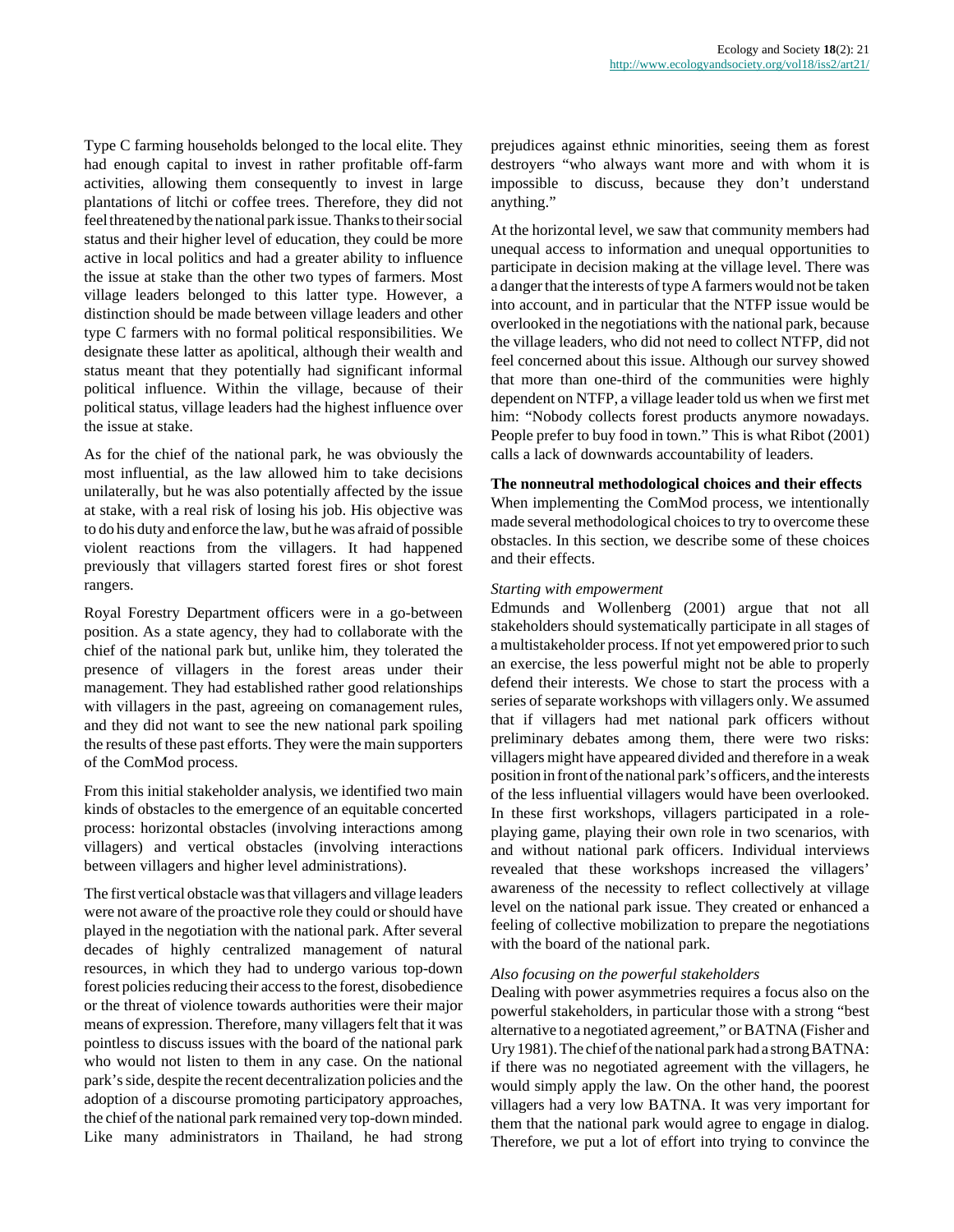chief of the national park that it was in his interest to dialog with the villagers.

#### *Strategically selecting the participants*

We selected participants carefully to ensure a representation of the diversity of interests in the community. We assumed that, without such a selection, there was a risk that the people who usually do not participate in local politics would not join the workshop. This assumption proved to be right, because when we were discussing the list of participants with village leaders, they systematically considered it pointless to invite poor farmers with low levels of education. Here, the leaders tried to use their power to include or exclude some specific stakeholders; this is a rather common phenomenon.

#### *Using tools highlighting diversity of interests*

Wollenberg et al. (2001) emphasize that participatory approaches often fail to tackle power inequities because their designers aim to reach a consensus too fast. This consensus then often reflects the opinion of the most influential participants. These authors suggest highlighting the diversity of interests instead, to facilitate the emergence of more creative and integrative alternatives. In the described experiment, the role-playing games were intentionally designed to highlight the fact that type A, B, and C farmers had different interests in the national park issue. In particular, playing the game raised the NTFP issue, which might otherwise have been overlooked. We also used a "card-ranking technique." All the problems relating to the establishment of the national park raised by the participants (i.e., risk of losing agricultural land, right to collect NTFP, right to collect wood, etc.) were visualized on small cards, and the participants were invited to rank them. The individual interviews conducted after the workshop revealed that one of the key effects of these workshops was an increased awareness of the points of view of other villagers and the situations affecting them— leading to an enhanced mutual understanding among villagers. In particular, this process increased the village leaders' awareness of the situation for type A farmers. They realized that it was vital for them to obtain the right to collect NTFP in the national park area. To a certain extent, the process increased their downwards accountability toward villagers. The observed change in attitude also relates to the fact that they realized that the NTFP issue was an opportunity to show to the national park officers that villagers had community rules that avoided overexploitation of forest resources. This had the potential to create more trust vis-à-vis the national park, and would increase their chance of being heard on other aspects of the conflict.

## *Alternating individual interviews and subgroup discussions with plenary debates*

We assumed that, in plenary debates, the less influential stakeholders would often not dare express their opinion in the presence of more dominant ones. This assumption also proved correct on several occasions. For example, during the first workshop, two poor women had explained during subgroup discussions that NTFP for food purposes were more important than those for commercial purposes. Immediately after, during the plenary session, they said the opposite. They explained to us during the individual interviews that the village leader had asked them to do so. This village leader had used his relation of patronage with those poor women to influence them. This anecdote illustrates the need to be cautious about any "consensus" or "collective" agreements obtained in a plenary session.

#### *Using tools favoring integrative negotiation processes*

Scholars in the field of negotiation distinguish between distributive and integrative negotiation processes. In a distributive process, the stakeholders just fight to "share the cake" in a zero-sum process. In contrast, in an integrative process, the stakeholders try to reframe the problem at stake to "enlarge the cake" and identify "win–win" solutions (Follett 1940). Integrative processes are more favorable to disadvantaged stakeholders because, otherwise, powerful stakeholders have no interest in questioning the status quo; but integrative processes require a collective learning process in which both sides look beyond their initial positioning to examine the underlying interests determining them. At some stage in the final workshop, the negotiations between villagers and national park officers had reached a standstill because of a frontal confrontation over the issue of the boundary of the park. They just fought to "share the cake" in a distributive negotiation mode. The following day, we suggested that the participants imagine for a while that they had a common space to manage collectively, with no boundary. Agent-based simulations were proposed to the participants to facilitate a collective brainstorming on the forest management rules in this hypothetic common space (Barnaud et al. 2012). The agent-based model represented 15 farming households belonging to different socioeconomic groups who made decisions regarding labor allocation, crop selection, and gathering NTFP. Three scenarios were simulated to test different collective rules regarding the gathering of NTFP and forest encroachment. When presenting the results of simulations, we did not focus on the spatial dynamics so as to avoid the boundary issue dominating the debate. Instead, we focused on the effects of the three scenarios on the different stakeholders through a series of social, economic, and ecological indicators. This allowed the participants to reframe the problem at stake, to move from a debate on the boundary to a debate on the rules for accessing resources, to adopt a more integrative negotiation mode, and to acknowledge that they had mutual interests. At the end of the workshop, they had written and signed a kind of "memorandum of understanding" stipulating that both parties had common interests (to avoid overexploitation of forest resources, to limit forest encroachment, and to control forest fires) and should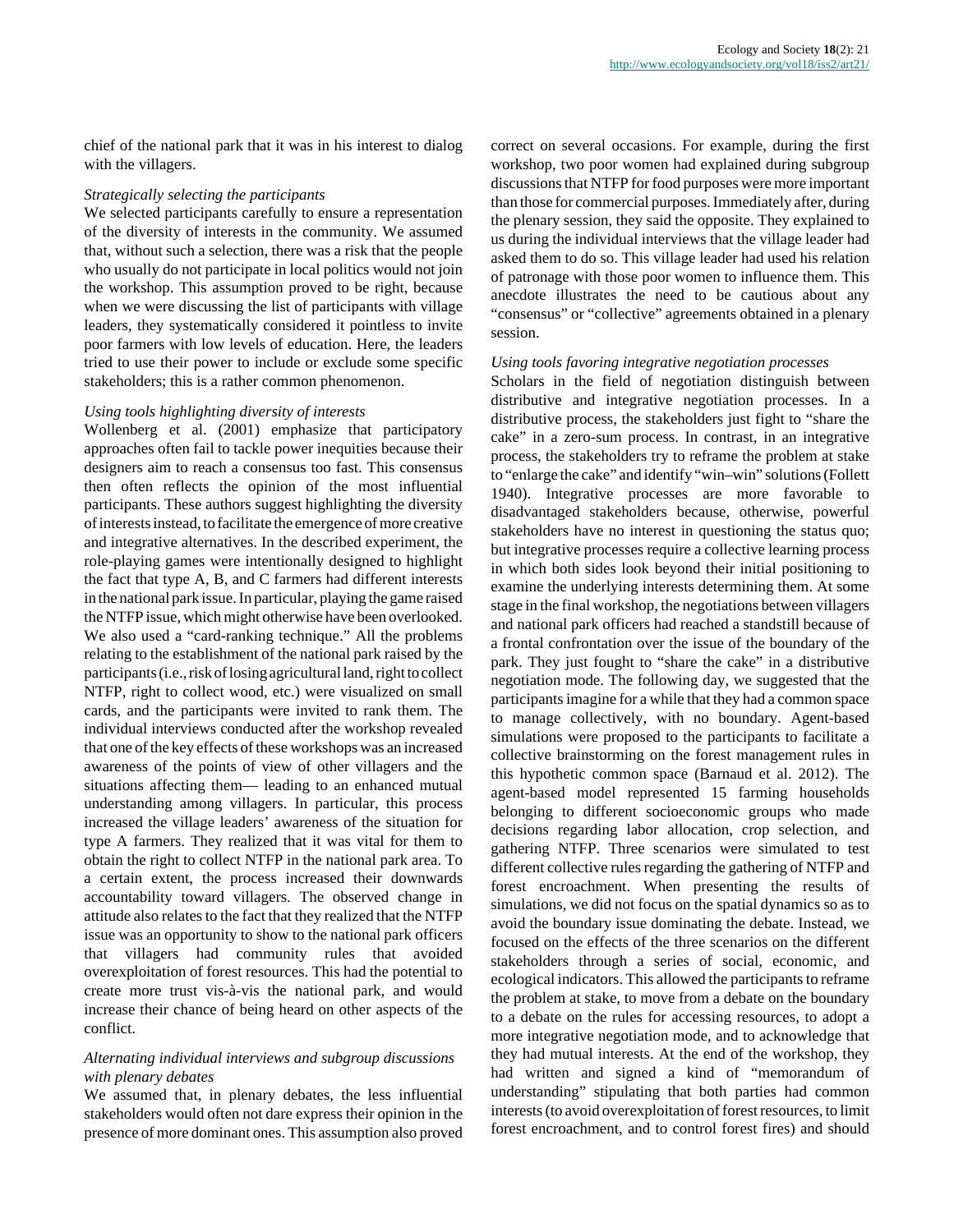reflect on them and discuss them collectively in the future. Although this paper had a symbolic value only, it was considered as a key achievement by the participants.

This anecdote illustrates the importance of using tools that favor integrative negotiation processes. We argue in Barnaud et al. (2012) that the use of spatially explicit models and representations might in some contexts lead to thinking in terms of boundaries and segregated space and, therefore, prevent thinking in terms of multifunctional space and finding innovative and integrative solutions. Therefore, we suggest using multiple types of supports and representations.

## **DISCUSSION**

We have shown that local power asymmetries among stakeholders express themselves in a participatory process and can be obstacles to the emergence of an equitable concerted process. We have also shown that the designer of a participatory process can contribute, through his methodological choices, to increasing or to overcoming some of these obstacles, at least to a certain extent. The nonneutrality of these methodological choices implies a continuous and critical reflection on the legitimacy of participatory methods and of their designers. The critical companion posture suggests that, to question and reinforce his legitimacy, the designer should make explicit his underlying assumptions and objectives, so that local stakeholders can question them and reject or accept them as legitimate. Legitimacy is here seen as a constantly evolving product of a coconstruction process between the designers and the participants.

However, this critical companion posture has limitations and raises a number of questions.

(1) Can we really make all our assumptions explicit? The first limitation of this posture is that it is illusory to believe that one can make all one's assumptions explicit. In this case, we emphasized our assumptions regarding power asymmetries, but this is a subjective choice, itself based on assumptions that have not been made explicit. Truly making all one's assumptions explicit would imply questioning also one's cultural norms and values. However, if it is not possible to be explicit about everything, it is possible to make an effort at reflexivity. In this process, we used a logbook in which we wrote down, at each step, the assumptions backing our choices.

(2) Can participants really question these assumptions? First, such assumptions can be rather abstract notions that are not easily understandable by local stakeholders. Second, they might not dare to question and reject these assumptions openly (politeness, researchers' status, etc.). To overcome this limitation, it is very important to monitor the reactions of the participants and to detect in their behaviors all signs of disagreements with the process.

(3) Should we really make all our assumptions explicit? One can also wonder to what extent it is always pertinent to make all assumptions explicit to all stakeholders. For example, when we explained the principles of the process to the chief of the national park, we did not emphasize villagers' empowerment. We rather insisted on the fact that it would be in his interest to scale down the conflict with the villagers. In other cases, some marginalized stakeholders can feel threatened when they have to discuss power issues openly. Flood and Romm (1995) suggest that, in such circumstances, the designer cannot say everything openly and should opt for an oblique use of critical systems thinking. For example, in our case, we never used the word "power" with villagers. We could say this is simply a matter of diplomacy, but we see that there is a thin line between "being transparent with diplomacy," "strategically hiding some piece of information," and "lying to some participants for some strategic reasons," which does not fit with the deontological requirements of the critical companion posture. This means that, in this posture, the designers should be convinced that it is in the participants' interest to join the process. However, this also raises the question of stakeholders who feel that it is not in their interest to participate and who reject any form of dialog.

(4) How should one deal with stakeholders who reject any form of dialog? In this case study, a few families refused to join the process because they had opted for an intimidation strategy towards the national park (threat of violence and forest fires). The rest of their community did not approve of this strategy because it reinforced the hostility of the national park towards them and reduced their possibility of negotiation. These few families never agreed to meet us or to come to the workshops. Some critical authors suggest that, in such situations, there is a need to adopt a very strategic posture and to set up mechanisms to exert pressure on reluctant stakeholders (Leeuwis 2004). Such an option goes against the key deontological principle of the companion posture, which says that the participants in a participatory process should be aware of the objectives of the process and accept them as legitimate. We recognize here that the critical companion posture cannot deal with situations where stakeholders reject any form of dialog. The objective of the critical companion posture is to propose a given form of communication and an arena for discussion based on the principles of equity and voluntarism, even if this arena does not lead to any concrete decision or action. Further, as the process has been implemented despite these few families who did not agree with it, the question is raised as to who the stakeholders are that validate and legitimate the process, and how they are selected, according to whose criteria.

#### **CONCLUSION**

The formulation and implementation of sustainable development requires participatory approaches to enable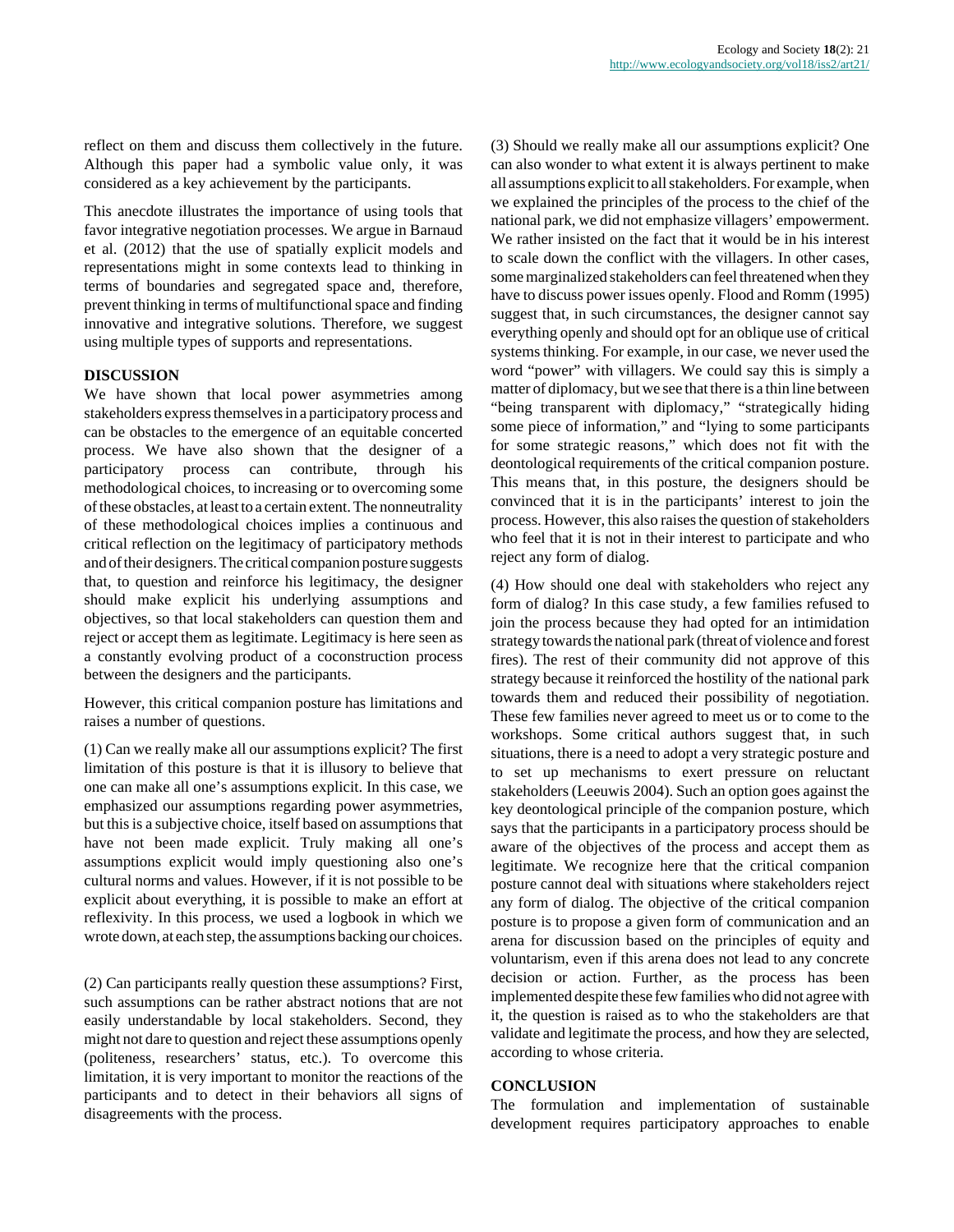stakeholders to openly, self-critically, and creatively reflect on their desirable, feasible futures. This ideal is also called "reflexive governance." The practice of reflexive governance is not without difficulty, as actors have to deal with political agendas and power games of incumbent stakeholders (Hendriks and Grin 2007). We provide some ideas about how to face this challenge and creatively develop conditions for empowerment and integrative communication. In summary, dealing with power games in a participatory process is like finding balance in a situation of permanent unstable equilibrium, driven by two antagonist forces: on the one hand, the will to let the stakeholders lead the process, taking the risk that the most influential stakeholders will dominate it, and on the other hand, the will to intervene in the discussion arena to empower the less influential stakeholders, taking the risk of weakening the legitimacy of the process. Walking such a fine line, the designer of a participatory process should at each step question and re-invent the conditions of his equilibrium. What specific choices to make at a specific point of time and place depend on the position of the researcher or facilitator in the contextual situation. Cornwall (2004) introduced the concept of cultural–political space to underscore the situated nature of participation. This cultural–political space is a bounded yet permeable arena, populated by particular actors for specific reasons, with associated empowering or disciplining intentions. More research on the diversity of spaces, illuminating the dynamics of power, facilitation, voice, and agency is needed to allow us to get a more intricate insight into how to build genuine sustainable development.

*Responses to this article can be read online at:* [http://www.ecologyandsociety.org/issues/responses.](http://www.ecologyandsociety.org/issues/responses.php/5459) [php/5459](http://www.ecologyandsociety.org/issues/responses.php/5459)

## **Acknowledgments:**

*We greatly acknowledge the farmers and administrators that participated to this research for their knowledge and time; Christophe Le Page, Pongchai Dumrongrojwatthana, Guy Trébuil and and François Bousquet for their contribution to the research process; and two anonymous reviewers for their insights and comments on the initial version of the manuscript. We thank the CGIAR Challenge Program on Water and Food and the ASIA-ITC initiative of the European Union for their financial support.*

# **LITERATURE CITED**

Agrawal, A., and K. Gupta. 2005. Decentralization and participation: the governance of common pool resources in Nepal's Terai. *World Development* 33(7):1101–1114.

Arghiros, D. 2001. *Democracy, development and decentralization in provincial Thailand.* Curzon Press, Richmond, Surrey, UK.

Barnaud, C., P. D'Aquino, W. Daré, C. Fourage, R. Mathevet, and G. Trébuil. 2011. Power asymmetries in companion modelling processes. Pages 117–140 *in* M. Etienne, editor. *Companion modelling. A participatory approach to support sustainable development.* Quæ, Versailles, France.

Barnaud, C., C. Le Page, P. Dumrongrojwatthana, and G. Trébuil. 2012. Spatial representations are not neutral: lessons from a participatory agent-based modelling process in a landuse conflict. *Environmental Modelling and Software* [http://dx.](http://dx.doi.org/10.1016/j.envsoft.2011.11.016) [doi.org/10.1016/j.envsoft.2011.11.016](http://dx.doi.org/10.1016/j.envsoft.2011.11.016) 

Barnaud, C., G. Trébuil, P. Dumrongrojwatthana, and J. Marie. 2008. Area study prior to companion modelling to integrate multiple interests in upper watershed management of northern Thailand. *Southeast Asian Studies* 45(4):559–585.

Barnaud, C., A. Van Paassen, G. Trebuil, T. Promburom, and F. Bousquet. 2010. Dealing with power games in a companion modelling process: lessons from community water management in Thailand highlands. *The Journal of Agricultural and Extension Education* 16(1):55–74. [http://dx.](http://dx.doi.org/10.1080/13892240903533152) [doi.org/10.1080/13892240903533152](http://dx.doi.org/10.1080/13892240903533152)

Barreteau, O., F. Bousquet, and J. Attonaty. 2001. Roleplaying games for opening the black box of multi-agent systems: method and lessons of its application to Senegal River valley irrigated systems. *Journal of Artificial Societies and Social Simulation* 4(2): 5. [online] URL: [http://jasss.soc.](http://jasss.soc.surrey.ac.uk/4/2/5.html) [surrey.ac.uk/4/2/5.html](http://jasss.soc.surrey.ac.uk/4/2/5.html)

Barreteau, O., M. Antona, P. d'Aquino, S. Aubert, S. Boissau, F. Bousquet, W. Dare, M. Etienne, C. Le Page, R. Mathevet, G. Trébuil, and J. Weber. 2003. Our companion modelling approach. *Journal of Artificial Societies and Social Simulation* 6(2):1. [online] URL:<http://jasss.soc.surrey.ac.uk/6/2/1.html>

Barreteau, O., P. Bots, and K. Daniell. 2010. A framework for clarifying "participation" in participatory research to prevent its rejection for the wrong reasons. *Ecology and Society* 15 (2):1. [online] URL: [http://www.ecologyandsociety.org/](http://www.ecologyandsociety.org/vol15/iss2/art1/) [vol15/iss2/art1/](http://www.ecologyandsociety.org/vol15/iss2/art1/)

Becu, N., A. Neef, P. Schreinemachers, and C. Sangkapitux. 2008. Participatory modeling to support collective decisionmaking: potential and limits of stakeholder involvement. *Journal of Land Use Policy* 25(4):498–509.

Berkes, F., J. Colding, and C. Folke. 2003. *Navigating social– ecological systems: building resilience for complexity and change.* Cambridge University Press, Cambridge, UK. [http://](http://dx.doi.org/10.1017/CBO9780511541957) [dx.doi.org/10.1017/CBO9780511541957](http://dx.doi.org/10.1017/CBO9780511541957)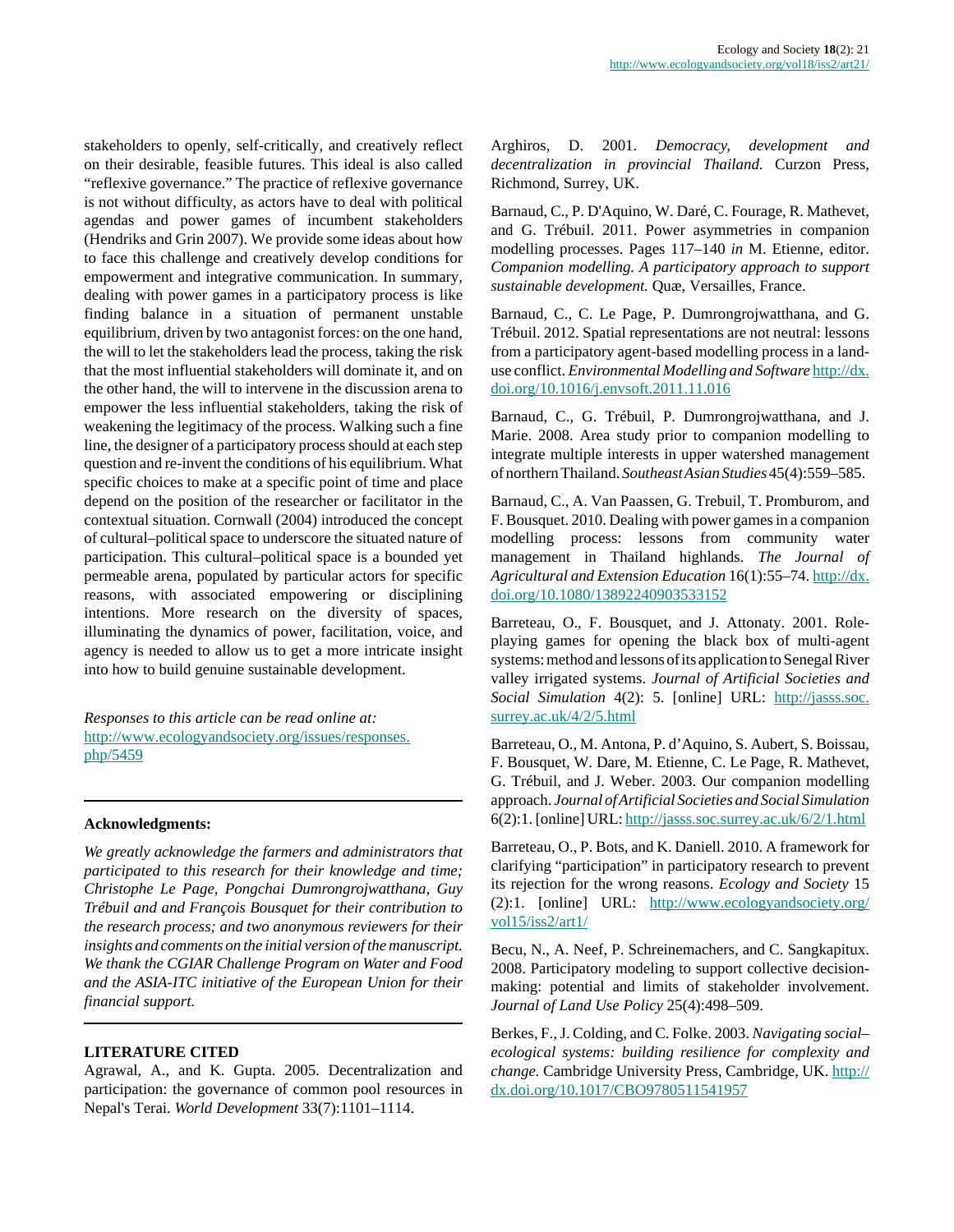Blaikie, P. 2000. Development, post-, anti- and populist: a critical review. *Environment and Planning* 32:1033–1050. <http://dx.doi.org/10.1068/a3251>

Bousquet, F. and C. Le Page. 2004. Multi-agent simulations and ecosystem management: a review. *Ecological Modelling* 176:313–332.<http://dx.doi.org/10.1016/j.ecolmodel.2004.01.011>

Bousquet, F., O. Barreteau, C. Le Page, C. Mullon, and J. Weber. 1999. An environmental modelling approach. The use of multi-agents simulations. Pages 113–122 *in* F. Blasco, and A. Weill, editors. *Advances in Environmental and Ecological Modelling*. Elsevier, Paris, France.

Boulding, K. E. 1989. *Three faces of power*. Sage, Newbury Park, California, USA.

Chambers, R., A. Pacey, and L.A. Thrupp. 1989. *Farmer first: farmer innovation and agricultural research.* Intermediate Technology, London, UK.

Checkland, P. 1981. *Systems thinking, systems practice.* Wiley, Chichester, UK.

Cooke, B., and U. Kothari, editors. 2001. *Participation: the new tyranny?* Zed Books, London, UK, New York, USA.

Cornwall, A. 2004. Spaces for transformation? Reflections on issues of power and difference in participation in development. Pages 75–91 *in* S. Hickey, and G. Mohan, editors *Participation: from tyranny to transformation? Exploring approaches to participation in development.* Zed: London, UK, and New York, New York, USA.

Cornwall, A., and J. Gaventa. 2001. Bridging the gap: citizenship, participation and accountability. *PLA Notes* 40:32–36.

D'Aquino, P. 2007. Empowerment and participation: how could the wide range of social effects of participatory approaches be better elicited and compared? *The ICFAI Journal of Knowledge Management* 5(6):76–87.

Daré, W., and O. Barreteau. 2003. A role-playing game in irrigated system negotiation: between play and reality. *Journal of Artificial Societies and Social Simulation* 6(3):6. [online] URL:<http://jasss.soc.surrey.ac.uk/6/3/6.html>

Duke, R.D. 1974. *Gaming: the future's language*. Sage, Halsted Press, New York, New York, USA.

Edmunds, D., and E. Wollenberg. 2001. A strategic approach to multistakeholder negotiations. *Development and Change* 32(2):231–253.<http://dx.doi.org/10.1111/1467-7660.00204>

Eversol, R. 2003. Managing the pitfalls of participatory development: some insight from Australia. *World Development* 31(5):781–795. [http://dx.doi.org/10.1016/S0305-750X](http://dx.doi.org/10.1016/S0305-750X(03)00018-4) [\(03\)00018-4](http://dx.doi.org/10.1016/S0305-750X(03)00018-4)

Escobar, A. 1988. Power and visibility: development and the invention and management of the third world. *Cultural Anthropology* 3(4) 428–443. [http://dx.doi.org/10.1525/](http://dx.doi.org/10.1525/can.1988.3.4.02a00060) [can.1988.3.4.02a00060](http://dx.doi.org/10.1525/can.1988.3.4.02a00060)

Faysse, N. 2006. Troubles on the way: an analysis of the challenges faced by multi-stakeholder platforms. *Natural Resources Forum* 30:219–229. [http://dx.doi.org/10.1111/](http://dx.doi.org/10.1111/j.1477-8947.2006.00112.x) [j.1477-8947.2006.00112.x](http://dx.doi.org/10.1111/j.1477-8947.2006.00112.x)

Ferber, J. 1999. *Multi-agent systems: an introduction to distributed artificial intelligence.* Addison-Wesley Longman, Boston, Massachusetts, USA.

Fisher, R. and B. Ury. 1981. *Getting to yes: negotiating agreement without giving in.* Houghton Mifflin, Boston, Massachusetts, USA.

Flood, R. L., and M. C. Jackson. 1991. Total systems intervention: a practical face to critical system thinking. *Systems Practice* 4(3):197–213. [http://dx.doi.org/10.1007/](http://dx.doi.org/10.1007/BF01059565) [BF01059565](http://dx.doi.org/10.1007/BF01059565)

Flood, R.L. and N.R.A. Romm. 1995. Enhancing the process of methodology choice in Total Systems Intervention (TSI) and improving chances of tackling coercion. *Systems Practice* 8(4):377–408.<http://dx.doi.org/10.1007/BF02253393>

Follett, M. P. 1940. Constructive conflict. Pages 30–49 *in* H. C. Metcalf and L. Urwick, editors. *Dynamic administration: the collected papers of Mary Parker Follett*. Harper, New York, New York, USA.

Giddens, A. 1984. *The constitution of society: outline of the theory of structuration.* University of California Press, Berkeley and Los Angeles, California, USA.

Guijt, I., and M. Shah, editors. 1998. *The myth of community: gender issues in participatory development.* Intermediate Technology, London, UK.

Grimble, R., and K. Wellard. 1997. Stakeholder methodologies in natural resource management: a review of principles, contexts, experiences and opportunities. *Agricultural Systems* 55(2):173–193. [http://dx.doi.org/10.1016/](http://dx.doi.org/10.1016/S0308-521X(97)00006-1) [S0308-521X\(97\)00006-1](http://dx.doi.org/10.1016/S0308-521X(97)00006-1)

Gunderson, L., and C. S. Holling. 2002. *Panarchy: understanding transformations in human and natural systems.* Island, Washington, D.C., USA.

Habermas, J. 1985. *The theory of communicative action.*. Beacon, Boston, Massachusetts, USA.

Hendriks, C.M., and J. Grin. 2007. Contextualising reflexive governance: the politics of Dutch transitions to sustainability. *Journal of Environmental Policy and Planning* 9 (3/4):333– 350.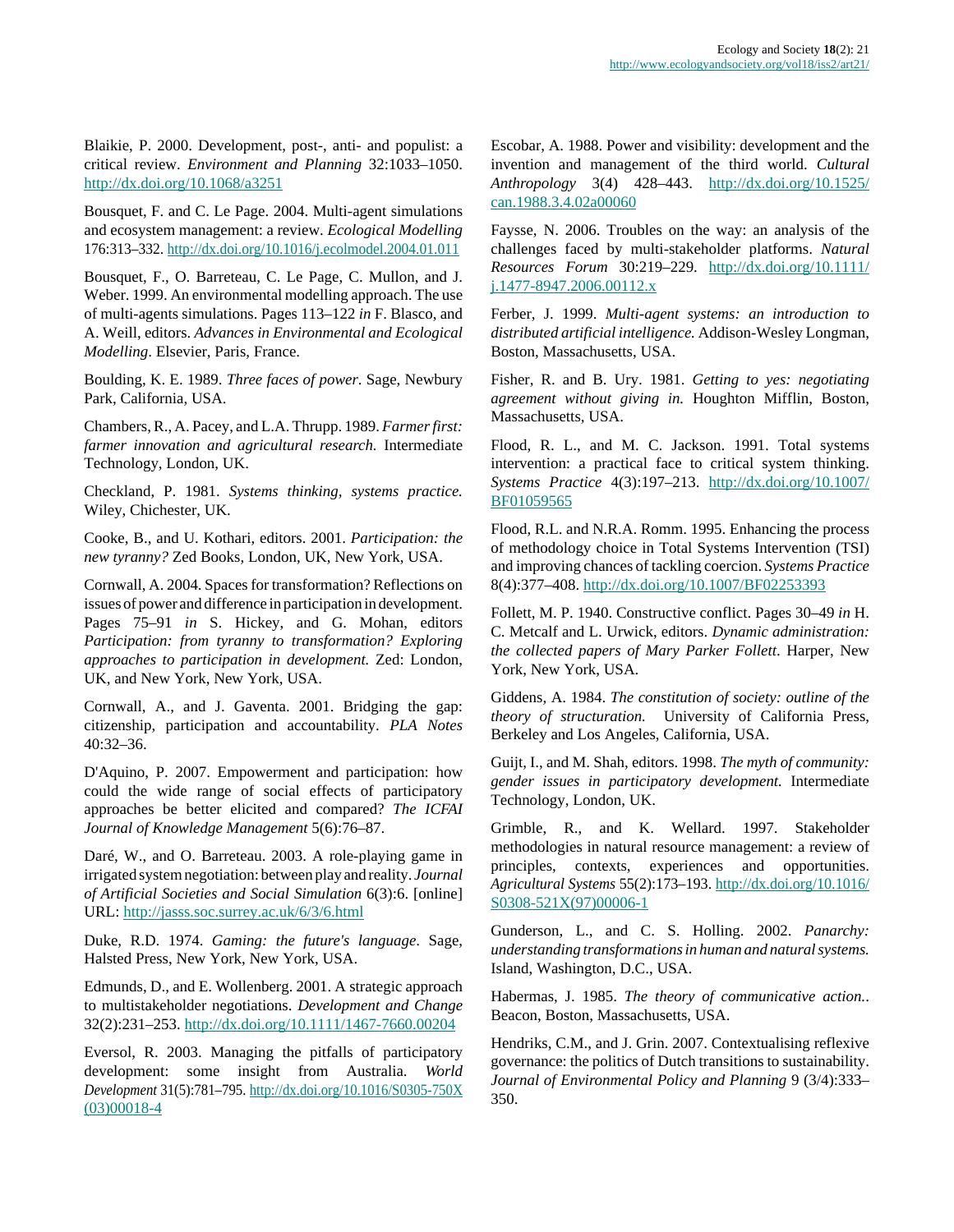Hickey, S., and G. Mohan. 2005. Relocating participation within a radical politics of development. *Development and Change* 36(2):237–262. [http://dx.doi.org/10.1111/](http://dx.doi.org/10.1111/j.0012-155X.2005.00410.x) [j.0012-155X.2005.00410.x](http://dx.doi.org/10.1111/j.0012-155X.2005.00410.x)

Hirsch, P. E. 1997. *Seeing forest for trees: environment and environmentalism in Thailand*. Silkworm Books, Chiang Mai, Thailand.

Innes, J. E. 2004. Consensus building: clarifications for the critics. *Planning theory* 3(1):5–20. [http://dx.doi.](http://dx.doi.org/10.1177/1473095204042315) [org/10.1177/1473095204042315](http://dx.doi.org/10.1177/1473095204042315)

Jackson, M. C. 2000. *Systems approaches to management.* Kluwer, New York, New York, USA.

Johnson, N., N. Lilja, J. A. Ashby, and J. A. Garcia. 2004. The practice of participatory research and gender analysis in natural resource management. *Natural Resources Forum* 28 (3):189–200. [http://dx.doi.org/10.1111/j.1477-8947.2004.00088.](http://dx.doi.org/10.1111/j.1477-8947.2004.00088.x) [x](http://dx.doi.org/10.1111/j.1477-8947.2004.00088.x)

Kuper, M., M. Dionnet, A. Hammani, Y. Bekkar, P. Garin, and B. Bluemling. 2009. Supporting the shift from state water to community water: lessons from a social learning approach to designing joint irrigation projects in Morocco. *Ecology and Society* 14(1): 19. [online] URL: [http://www.ecologyandsociety.](http://www.ecologyandsociety.org/vol14/iss1/art19/) [org/vol14/iss1/art19/](http://www.ecologyandsociety.org/vol14/iss1/art19/) 

Leeuwis, C. 2000. Reconceptualizing participation for sustainable rural development: towards a negotiation approach. *Development and Change* 31:931–959. [http://dx.](http://dx.doi.org/10.1111/1467-7660.00184) [doi.org/10.1111/1467-7660.00184](http://dx.doi.org/10.1111/1467-7660.00184)

Leeuwis, C. 2004. *Communication for rural innovation. Rethinking agricultural extension.* Blackwell, Oxford, UK. <http://dx.doi.org/10.1002/9780470995235>

Lynam, T., F. Bousquet, C. Le Page, P. d'Aquino, O. Barreteau, F. Chinembiri, and B. Mombeshora. 2002. Adapting science to adaptive managers: spidergrams, belief models, and multi-agent systems modeling. *Conservation Ecology* 5(2):24. [online] URL: [http://www.consecol.org/](http://www.consecol.org/vol5/iss2/art24/) [vol5/iss2/art24/](http://www.consecol.org/vol5/iss2/art24/) 

Mazoyer, M. and L. Roudart. 1997. *Histoire des agricultures du monde: du néolithique à la crise contemporaine.* Éditions du Seuil, Paris, France.

McKinnon, J. and B. Vienne. 1989. *Hill tribes today.* White Lotus, Bangkok, Thailand.

Mitlin, D., S. Hickey, A. Bebbington. 2007. Reclaiming development? NGOs and the challenge of alternatives. *World Development* 35(10):1699–1720. [http://dx.doi.org/10.1016/j.](http://dx.doi.org/10.1016/j.worlddev.2006.11.005) [worlddev.2006.11.005](http://dx.doi.org/10.1016/j.worlddev.2006.11.005)

Moity-Maïzi, P. 2000. Méthodes et mécanismes participatifs dans un programme d'écodéveloppement: l'altérité à l'épreuve des faits. Pages 91–118 *in* P. Lavigne-Delville, N.-E. Sellamna, and M. Mathieu, editors. *Les enquêtes participatives en débat. Ambitions, pratiques et enjeux.* Karthala, Paris, France.

Munoz, I., M. Paredes, and R. Thorp. 2007. Group inequalities and the nature and power of collective action: case studies from Peru. *World development* 35(11):1929–1946.

Nederveen Pieterse, J. 2000. After post-development. *Third World Quarterly* 21(2)175–1991.

Neef, A., editor. 2005. *Participatory approaches for sustainable land use in southeast Asia.* White Lotus, Bangkok, Thailand.

Ostrom, E., R. Gardner, and J. Walker. 1994. *Rules, games and common-pool resources.* University of Michigan Press, Michigan, USA.

Pahl-Wostl, C., M. Craps, A. Dewulf, E. Mostert, D. Tabara, T. Taillieu. 2007. Social learning and water resources management. *Ecology and Society* 12(2): 5. [online] URL: <http://www.ecologyandsociety.org/vol12/iss2/art5/>

Pretty, J. N. 1995. Participatory learning for sustainable agriculture. *World Development* 23(8):1247–1263. [http://dx.](http://dx.doi.org/10.1016/0305-750X(95)00046-F) [doi.org/10.1016/0305-750X\(95\)00046-F](http://dx.doi.org/10.1016/0305-750X(95)00046-F)

Reed, M. S., A. Graves, N. Dandy, H. Posthumus, K. Hubacek, J. Morris, C. Prell, C. H. Quinn, and L. C. Stringer. 2009. Who's in and why? A typology of stakeholder analysis methods for natural resource management. *Journal of Environmental Management* 90(5):1933–1949. [http://dx.doi.](http://dx.doi.org/10.1016/j.jenvman.2009.01.001) [org/10.1016/j.jenvman.2009.01.001](http://dx.doi.org/10.1016/j.jenvman.2009.01.001)

Ribot, J. C. 2001. Integral local development: "accommodating multiple interests" through entrustment and accountable representation. *International Journal of Agricultural Resources, Governance and Ecology* 1(3/4):327–350. [http://](http://dx.doi.org/10.1504/IJARGE.2001.000018) [dx.doi.org/10.1504/IJARGE.2001.000018](http://dx.doi.org/10.1504/IJARGE.2001.000018)

Sikor, T. and T. Q. Nguyen. 2007. Why may forest devoluton not benefit the rural poor? Forest entitlements in Vietnam's Central Highlands. *World Development* 35(11):2010–2025.

Ulrich, W. 1995. *Critical heuristics of social planning: a new approach to practical philosophy.* Wiley, Chichester, UK.

Ulrich, W. 2000. Reflective practice in the civil society: the contribution of critically systemic thinking. *Reflective Practice* 1(2) 247–268.<http://dx.doi.org/10.1080/713693151>

Ulrich, W. 2003. Beyond methodology choice: critical systems thinking as critically systemic discourse. *Journal of the Operational Research Society* 54:325–342. [http://dx.doi.](http://dx.doi.org/10.1057/palgrave.jors.2601518) [org/10.1057/palgrave.jors.2601518](http://dx.doi.org/10.1057/palgrave.jors.2601518)

Van Paassen, A., R. Werkman, B. Pedroli, J. van den Berg, E. Steingröver, and C. Leeuwis. 2011. Conclusion: from knowledge for action to knowledge in action. Pages 277–304